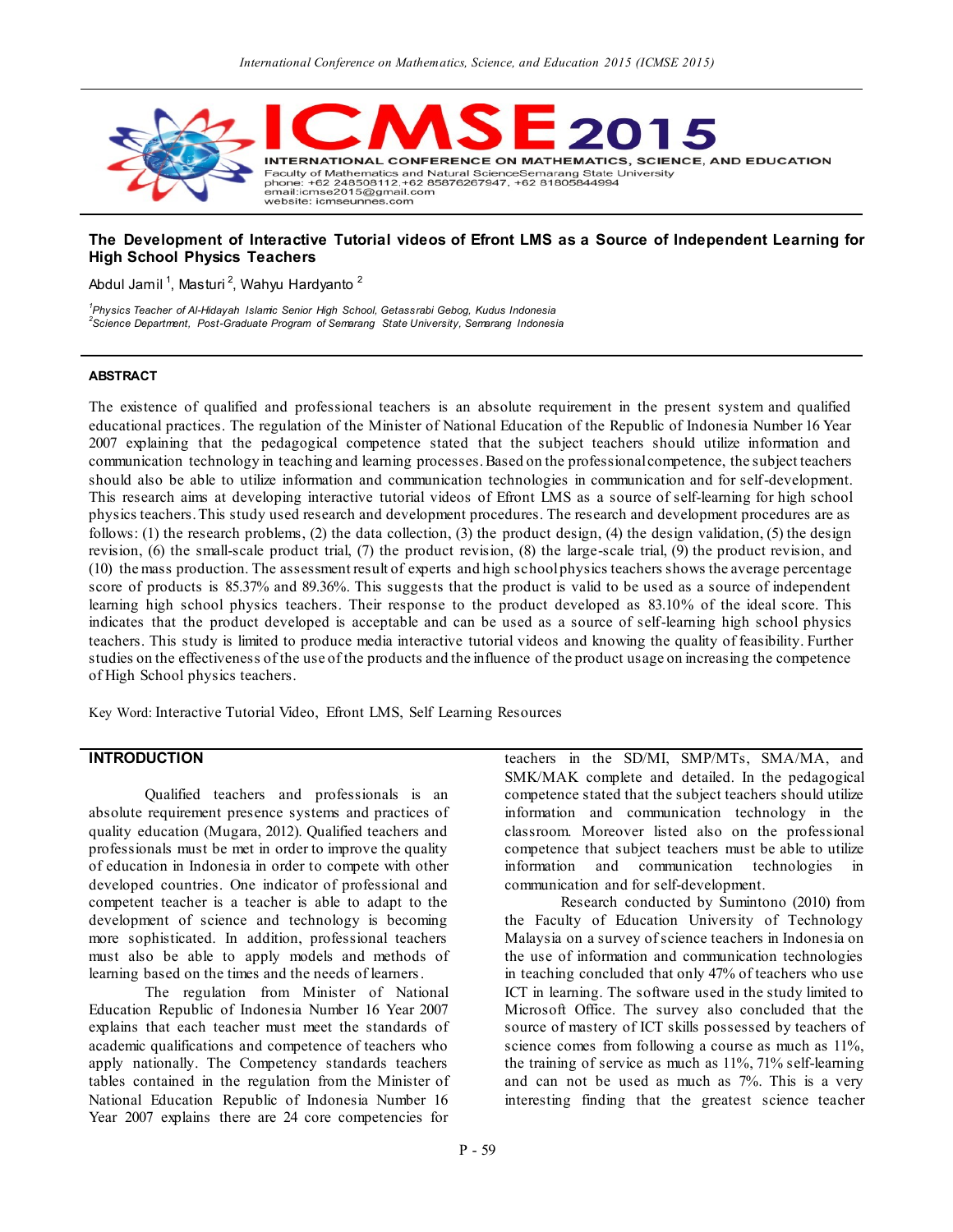mastery of ICT is obtained by self-learning. (Sumintono, 2010).

One use of ICT in education is the use of Elearning as a learning medium. One elearning tools used in learning activities at school is a Learning Management System / LMS (Darmawan, 2014). LMS is a package solution designed for the delivery, tracking, reporting and management. LMS can contain materials that are packed in the form of multimedia (text, animation, video, sound), which is given as a supplement and enrichment for the development of learner competence. Results of the study Efendi (2014) on the development of elearning media using Efront LMS stated that online learning media using Efront LMS is capable of creating self-learning, active, effective, and efficient. In addition the use Efront LMS can improve the understanding of student learning or cognitive outcomes.

Efront has 5 characteristics of excellence that has been chosen by the user. Five of these characteristics are the maintainability, compatibility, usability, modularity, and accessibility (Giurgiu, 2014). Efront LMS won the award of Elearning Magazine as the Best Open Source Solution in September 2012. Efront LMS has the advantage on the category needs a digital library compared LMS Moodle. LMS eFront also supports the activities of the upload (assignment upload), the storage file personal files (personal file storage), the capacity evaluation lessons (course evaluation capacity), the results page (results page), chats, forums, wikis, message (Fariha, 2014)

One medium that can be used in studying physics independently are using video tutorials (Ekawati, 2010). Teachers can share the role by using the media so as to have time to pay attention to other educational aspects, such as helping students' learning difficulties, the formation of personality, motivation to learn, and others. With the use of this tutorial video, the teacher does not have to explain the subject matter repeatedly. The material can be restated as easy, simply by way of republish. Video tutorial learning can also be prepared as well as possible so that students do not feel bored. Video tutorials also can make students learn or do the work of a material as shown in the video. Students can repeatedly be able to watch videos until they really understand the material (Abulencia, 2013).

From the above description, the number of teachers who are very few in the acquisition and use of LMS in learning, motivation and spirit of self-learning teacher enormously in improving the professionalism and performance of teachers, interactive tutorial videos media need to be developed. Interactive tutorial videos can be used as independent learning resources to enhance the professional competence of teachers on learning. Tutorial videos is designed to be very interesting, communicative, interactive and easy to operate and used as a source of self-study to improve the competence of teachers in the use of information and communication technology in learning.

Based on the background of the problem then formulate the problem in this study, namely (1) How interactive tutorials video characteristics product of Efront LMS as a source of self-learning high school physics teacher? (2) What was the response to the expert validator on interactive tutorial videos Efront LMS as a source of self-learning high school physics teacher? (3) What was the response of teachers of physics on video interactive tutorial eFront LMS as a source of selflearning high school physics teacher?

The purpose of this study were (1) Produce the product of interactive video tutorials eFront LMS as a source of self-learning high school physics teacher. (2) To describe the expert feedback on the feasibility of interactive tutorial videos eFront LMS as a source of self-learning high school physics teacher. (3) To describe the responses of physics teachers on the level of the feasibility interactive video tutorials eFront LMS as a source of self-learning high school physics teacher.

# **METHOD**

This type of research is the research and development. This research aims to develop the interactive tutorial videos Efront LMS as a source of selflearning high school physics teacher. Research and development procedure used was adapted from Sugiyono (2010). There are ten steps in the research, namely (1) the potential and problems, (2) data collection, (3) the design of the product, (4) design validation, (5) a revision of design, (6) test the products of small-scale, (7) product revision, (8) a large scale trial, (9) the revision of the product, and (10) the mass production.

Subject trials in the development of tutorial videos eFront LMS is a team of experts and high school physics teachers. Conditions that must be fulfilled in subject selection trials are (1) A professor or expert, the professor of Physics Study Program with expertise Computational Physics and Instrumentation lecturer is teaching Physics Learning Media or Elearning in Learning Physics ICT in Science Learning, or other relevant subjects educational with an educational background S3 (PhD). (2) The physics teacher, namely on high school teacher who taught physics with S2 educational background (Master). (3) The teacher respondents, namely the teachers who are studying physics at S2 (Master), Physics Education Program Post-Graduate Program Semarang State University Academic Year 2015.

There are two types of data in research and development, namely quantitative and qualitative data. The qualitative data obtained from the lecturers and experts, physics teacher and teacher respondents, in the form of input, comments, criticisms and suggestions. While quantitative data obtained also from the lecturers and experst, physics teachers and teacher respondents in the form of a questionnaire respondents using a rating scale consisting of numbers 4, 3, 2 and 1. The figures are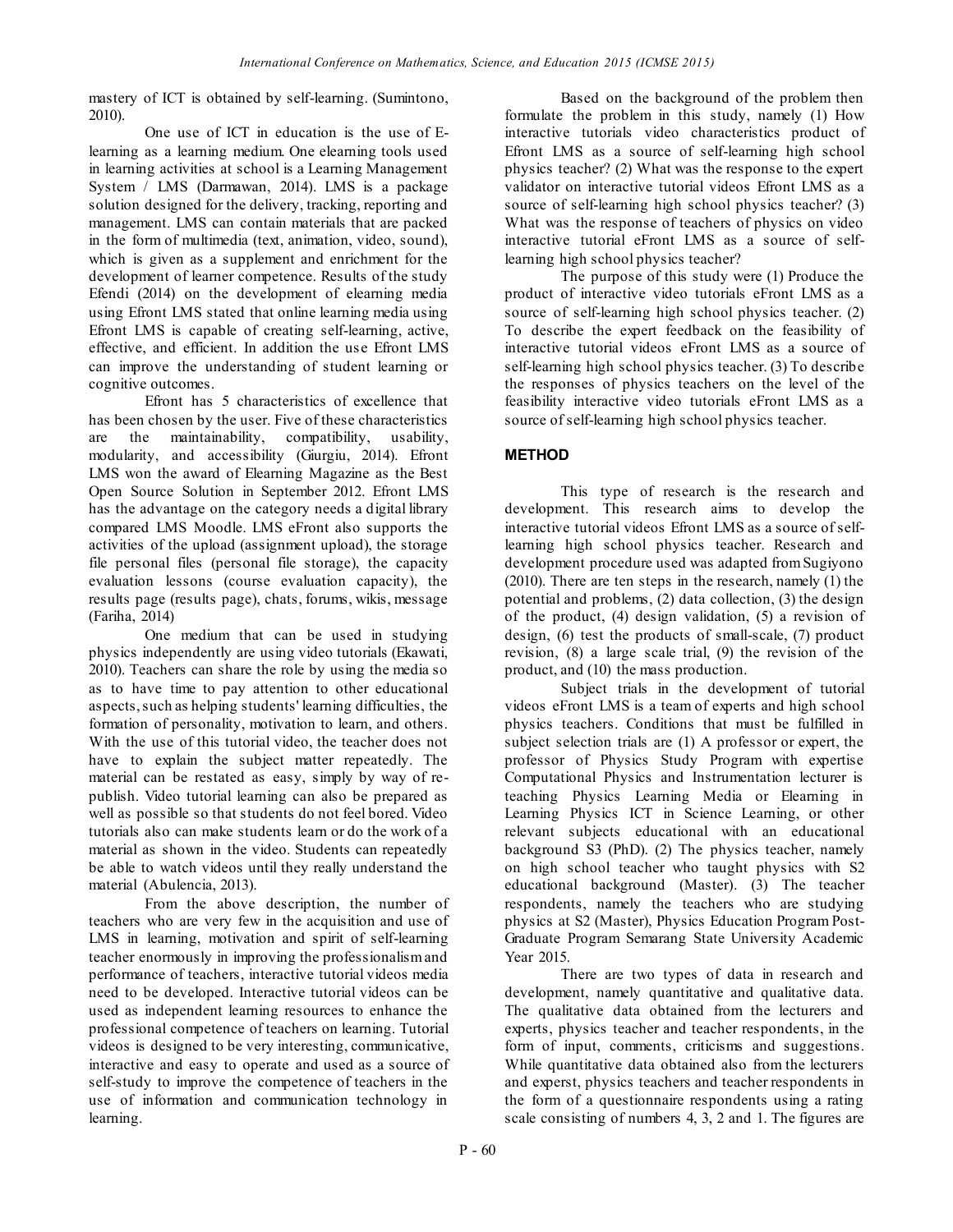then analyzed in order to obtain conclusions about the feasibility of eFront LMS video tutorials that are being developed.

The instrument used in this study a questionnaire, which is a list of statements that should be taken by the respondent to choose alternative answers that already exist. In the assessment sheet lecturers, the experts, physics teacher and teacher respondents use a rating scale consisting of the numbers 1 to 4, with the provisions of "Very Good" rated 4 "Good" rated 3, "Not Good" was given a value of 2, and "It's Not Good" rated 1.

This development study using two techniques of data analysis. The analysis technique is qualitative descriptive statistical techniques and quantitative descriptive statistical techniques. Qualitative descriptive statistical analysis is done by classifying the information of qualitative data, such as input, comments, criticisms, suggestions, improvements contained in the questionnaire or questionnaires. Results of this analysis were then used to revise the product developed. Quantitative descriptive statistical analysis is used to process the data obtained through questionnaires in the form of descriptive percentages.

### **RESULT AND EXPLANATION**

The final results of product development interactive video tutorials eFront LMS is packaged in a CD/DVD with Single File Executable format. Interactive tutorial videos packaged in the form of websites and also uploaded to the Youtube page. This development aims to product tutorial videos can be viewed and distributed by the general public. Users can access the product via the url address http://sinauonline.web.id. Playlist and channel video tutorials found on youtube page can be accessed at the address www.youtube.com/playlist?list=PLIMigSRQ OjT5rIpYiFhIaMHwkNwRAa7L3 and www.youtube. com/channel/UCHqUaBtReJvTfL8KgKIDH-g/videos.

EFront LMS interactive tutorial videos contains 7 main menu shown in Figure 1, the expected competencies, instructions for use, material eFront LMS, learning physics materials, the developer profile, bibliography and browse the CD / DVD. Competencies expected menu contains information brief description of the competencies expected after using interactive tutorial video product eFront LMS. Menu User Guide contains information on technical guidelines for using interactive tutorial video products. EFront LMS Content menu contains a list of materials related to eFront LMS. Learning Materials Physics menu presents three subject matter physics in the form of video tutorials, the Carnot cycle, Otto cycle and Diesel cycle. Developer Profile menu serves to explain the identity of the product developers developer containing a photo, name, address, email address, and social networking media. The identity aims to facilitate communication with product developers. Browse CD/DVD menu contains files that

are used during the manufacture of interactive tutorials video eFront LMS



**Figure 1. Main Menu Page Views**

The product design is validated by two lecturers from the Physics Department Post-Graduate Program, Semarang State University. The aspects of assessment tutorial videos product contains the aspects of content and material, the learning aspects, the display aspects and the programming aspects. Validator experts assessment results are presented in Figure 2



#### **Figure 2. Achievement Aspect Quality Products by Expert Assessment / Expert**

EFront LMS interactive video tutorials are included in the category of "very good". Scores ideal percentage of all aspects of was 85.37%. This score indicates that the interactive video tutorials developed by researchers classified as a valid qualification so that used for field trials.

EFront LMS interactive video tutorials are also assessed by three teachers of physics with the educational background Master of Physics Education (S2). Assessment aspects of video tutorials contains aspects of contents/materials, aspects of learning, aspects of display and the aspect of programming. Validator physics teacher assessment results are presented in Figure 3.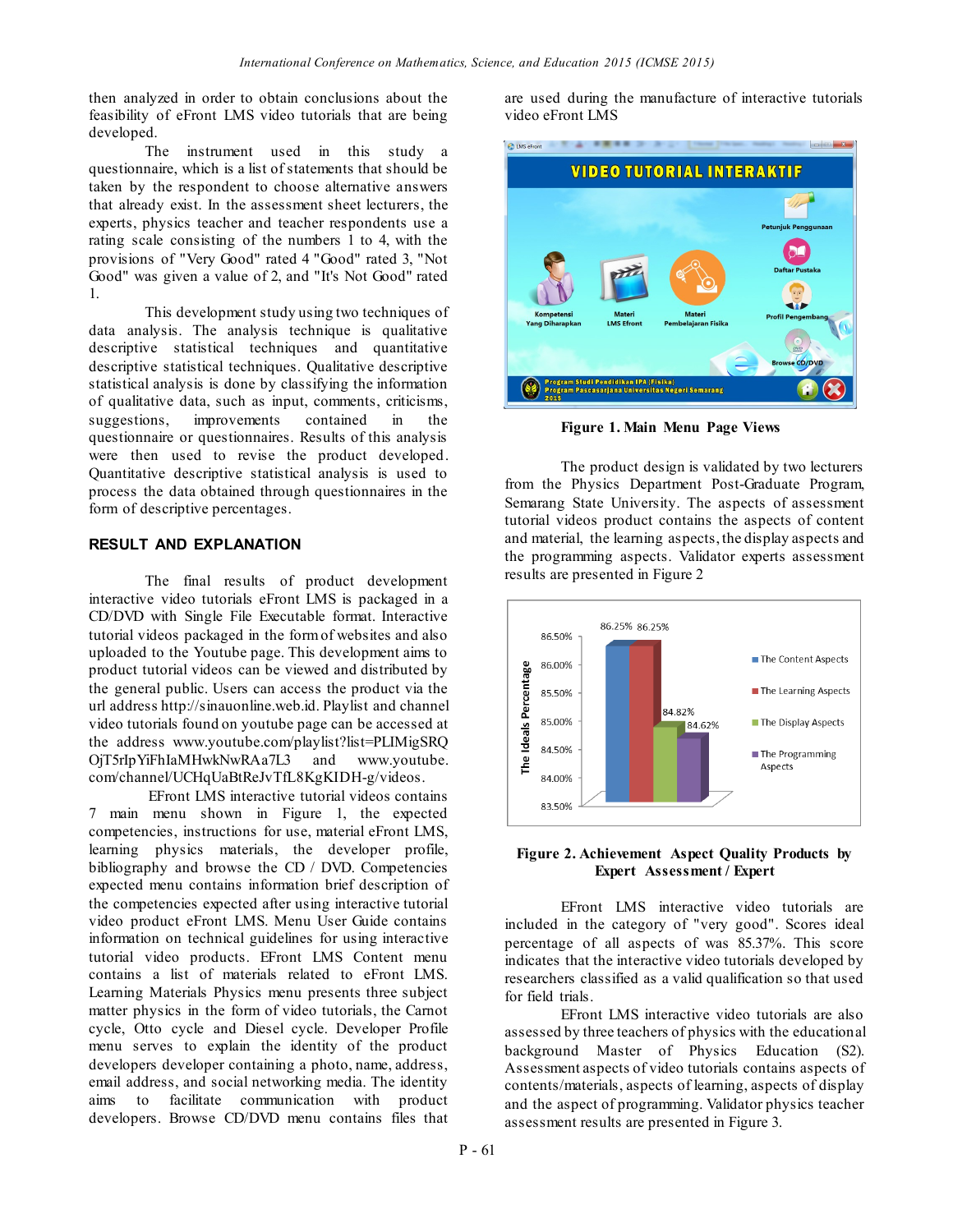

## **Figure 3. Achievement Aspect Quality Products by High School Physics Teacher Assessment**

Interactive tutorial of Efront LMS videos products including the excellent category. Percentage ideals of all aspects is 89.36%. This indicates that the interactive video tutorials products are validated and classified as valid qualification so that used for field trials.

Large-scale trial conducted to determine the response, advice and input from high school physics teacher. Large-scale trials were represented by 40 teachers at the same status as a student of Physics Education Post-Graduate Program, Semarang State University. The instrument used was questionnaire responses on the feasibility of interactive tutorial video products. Results responses of physics teachers to the development interactive tutorial Efront LMS videos presented in Figure 4.



**Figure 4. Response Teacher At Large Scale Testing**

Results of questionnaire responses on the feasibility of the interactive tutorial eFront LMS video products shows that the average score of all aspects of 3.32 from ideal score 4. The response of physics teacher categorized as strongly agree to the interactive tutorial eFront LMS video product as a source of independent learning for high school physics teacher. Scores ideal percentage of all aspects of was 83.10%. This indicates that the interactive tutorial video products classified as

very viable so it can be accepted as a source of selflearning high school physics teachers

Development of interactive tutorial videos of Efront LMS using AutoPlay Media Studio Free Version Software. This software has a lot of convenience for the user who do not have programming skills to develop a multimedia application. LMS chosen by the researchers in the development of tutorial videos was Efront LMS. Camtasia Studio software was used to record all screen monitor activity. The advantages of this software is as well as a video editor that facilitates the editing process. Changing the type of video format that can be read by a mobile devices/smartphone was used by Format Factory software. The development of tutorial videos in a web page using Joomla CMS Software. This software has a lot of advantages, that is very responsive and compatible mobile device/smartphone users (Masruri, 2013). Joomla also has a very user friendly, capable of displaying multimedia files without having to create your own script, as well as having the largest developer communities in the world.

This study aims to produce interactive tutorial videos of Efront LMS as a source of self-learning high school physics teachers. Based on the results of the experts validation test and high school physics teacher validation test showed that the interactive tutorial videos products of Efront LMS is feasible to be used as a source of self-learning teachers. In the aspect of the contents/ materials and aspects of learning have a higher percentage scores of other aspects. The maximum score on the item statement about the organizational structure and sequence of content material presented in a video tutorial. While on the learning aspect, the maximum score obtained in point statement of explanation fromthe instructions for use of tutorial videos and accuracy in the explanation of the conceptual material pres ented in the tutorial videos. In the aspect of programming obtain lower scores than the other aspects. Some point statement obtained a score less than the maximum. Grains such statements include: the ease of selecting the program menu on the tutorial videos, easy to understand navigation structure on the tutorial videos, speed of function keys (navigation performance) to tutorial videos, as well as operating system compatibility.

The results of product assessment by a high school physics teacher validator indicates that the Efront LMS interactive tutorial video products are also eligible to be used as a source of self-learning teachers. The average score of the achievements of all aspects of the ideal percentage is 85.37%. Use of media, especially interactive tutorial videos are very effective compared to conventional media (Pramundito, 2013). There are several advantages possessed by the video tutorials are: (1) a video display that is attractive as well as additional music can make users more motivated to learn, (2) the user can easily repeat the material that has not been clear so that users can learn independently and over and over reset, and (3) video tutorials are also very easy to use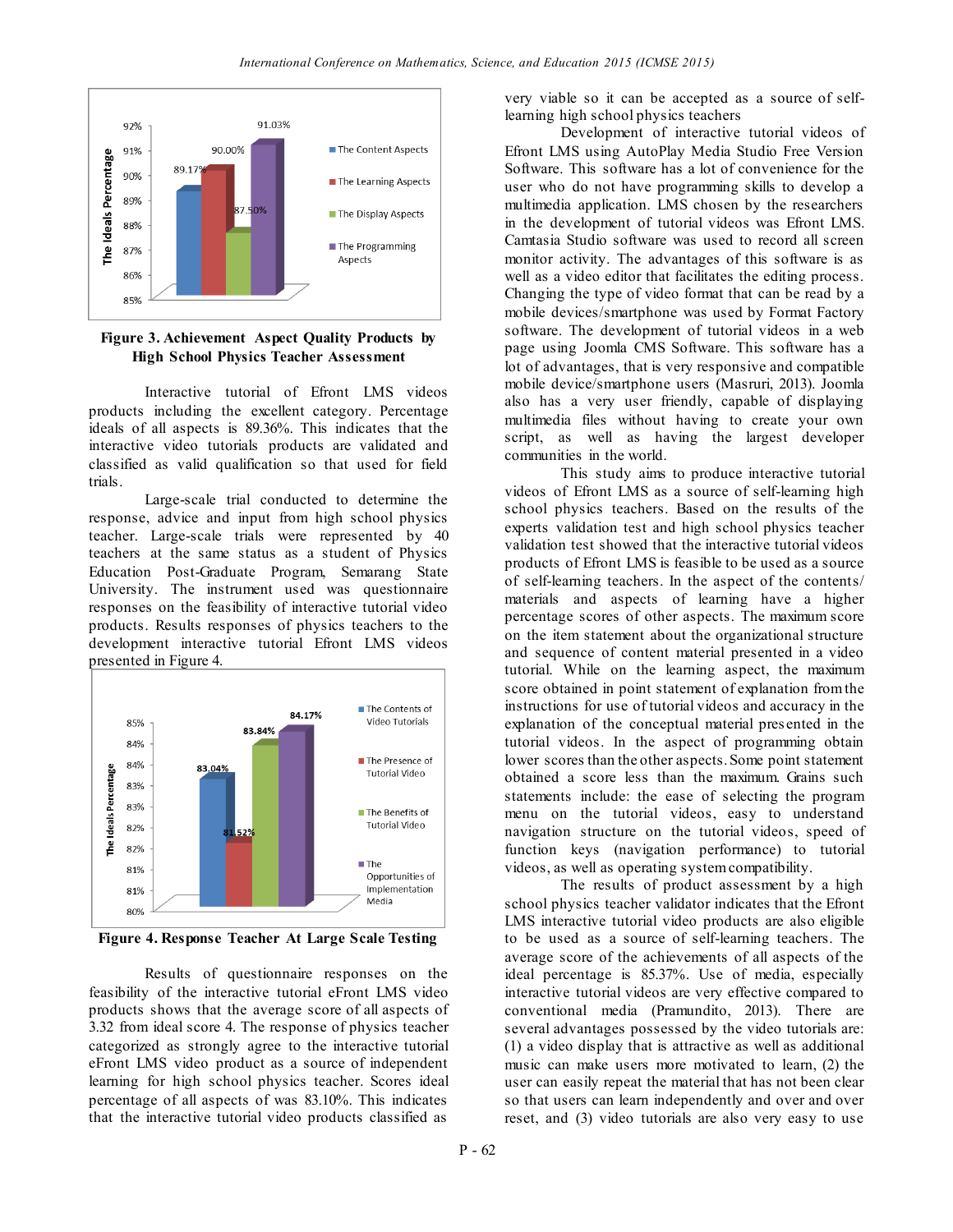(user friendly) because the user does not need a special application to be able to use it.

Development of tutorial videos are also carried out by Ekawanti (2012). From the test results it can be concluded that the physics learning video content "Beep" has been successfully developed, including in both criteria as a medium that can be used in self-learning students. This is shown from the results of expert assessment of materials, media experts, and students gave an average of 84.25% and the results assessment of the questionnaire filling independent learning gives students scoring average 82.84%. In the presentation, tutorial videos are packed in the website offline. Packaging in this form of a offline website can make students to learn in a more interactive because students can choose their own material to be studied in accordance with the wishes and needs. In a tutorial videos, there are explanations in audio visual material to facilitate students learn physics independently without accompanied by teachers.

Supurwoko (2011) also conducted research on development tutorial video media. Learning media developed using the software Cyberlink Power Director, which consists of six titles of teaching materials, in the form of video tutorials are packed in a VCD. Learning media is quite good, the results of the assessment of the experts have an average score of 80.33%, while the percentage of students obtained a score questionnaire based on average percentage of 80.32%. It states that the pieces of VCD product has a good criteria. Development of instructional media in the form of pieces of VCD easily in the making, practical, and efficient designed to help the learning process of Physics.

The use of interactive tutorial video on physics learning will greatly help students understand the concepts that are abstract. VCD/DVD as the audio-visual media can show more concretely about the natural phenomena contained in the physics sciences. Visualization is more real strongly support students' understanding by using the media in the learning process. In addition, the media get a variation in the learning process. Imagination will grow so that eventually is expected to encourage the emergence of new creativity. Physics is no longer expected to be difficult and boring subjects, physics is a lesson that is easy and fun (Siahaan, 2012).

Physics requires a media that can describe the concept in real life (Primavera, 2014). One of the media that can be used is the video. Video is an audio-visual media that can reveal objects and events such as the real state. By using video, students are able to understand the message intact and bermaksa learning so that the information conveyed by the video can be fully understood. The use of video can facilitate teachers deliver the material simply because it gives a real picture which is common in life and the environment in everyday life. The video display is also the appeal so as to maintain students' attention during the video played.

The appearance of video can be repeated at any time as needed, making the user motivated to observe and analyze the phenomena in everyday life (Primavera, 2014). Although often repeated, users do not experience boredom. However, users become more familiar with the repetition of certain parts of the video in the footage. Questionnaire user of the product that shows the average percentage score of aspects tutorial video content is 83.04%, the average percentage score of offerings in the video tutorial is 81.52%, the average score of the benefits of video tutorials percentage is 83.84 % and an average score percentage of implementation of media opportunities is 84.17%. This indicates that the products look attractive video tutorials so not boring and can be used as a source of self-learning high school physics teachers

# **CONCLUSION**

The conclusions of this study were (1) interactive tutorial video of LMS E-Front as a source of self-learning high school physics teacher has been successfully developed. tutorial video characteristics as follows: (a) an interactive tutorial videos containing Efront LMS material and physics learning materials; (b) interactive tutorial videos consists of a combination of text, images, animation, audio, and video (c) interactive tutorial videos is also made in the form of web pages with url address http://sinauonline.web.id that can be accessed by smartphone, mobile devices and personal computers; (d) interactive tutorial videos can also be accessed on youtube page with url address www.youtube.com/channel/UCHqUaBtReJvTfL8KgKID H-g/videos. (2) The quality of interactive tutorial LMS E-Front videos as a source of self-learning high school physics teachers overall is good. Based on expert judgment and high school physics teacher included in the very good criteria with an average score 85.37% and high school physics teacher ratings 89.36%. interactive tutorial Efront LMS videos is fit for use as a source of self-learning high school physics teachers. (3) The high school physics teachers response to the interactive tutorial eFront LMS video as a source of self-learning high school physics teacher in small-scale field trials included in Agree criteria with the average percentage score 80.26% and on large-scale field trials included in the Strongly Agree criteria with the average percentage score 83.10%. This indicates that the interactive video tutorials LMS E-Front is acceptable and can be used as a source of self-learning high school physics teacher.

## **BIBLIOGRAPHY**

Abulencia, J. P., Vigeant, M.A. & Silverstein. D. L. 2013b. Using Video Media to Enhance Conceptual Learning in an Undergraduate Thermodynamics Course. *Prosiding.* ASEE